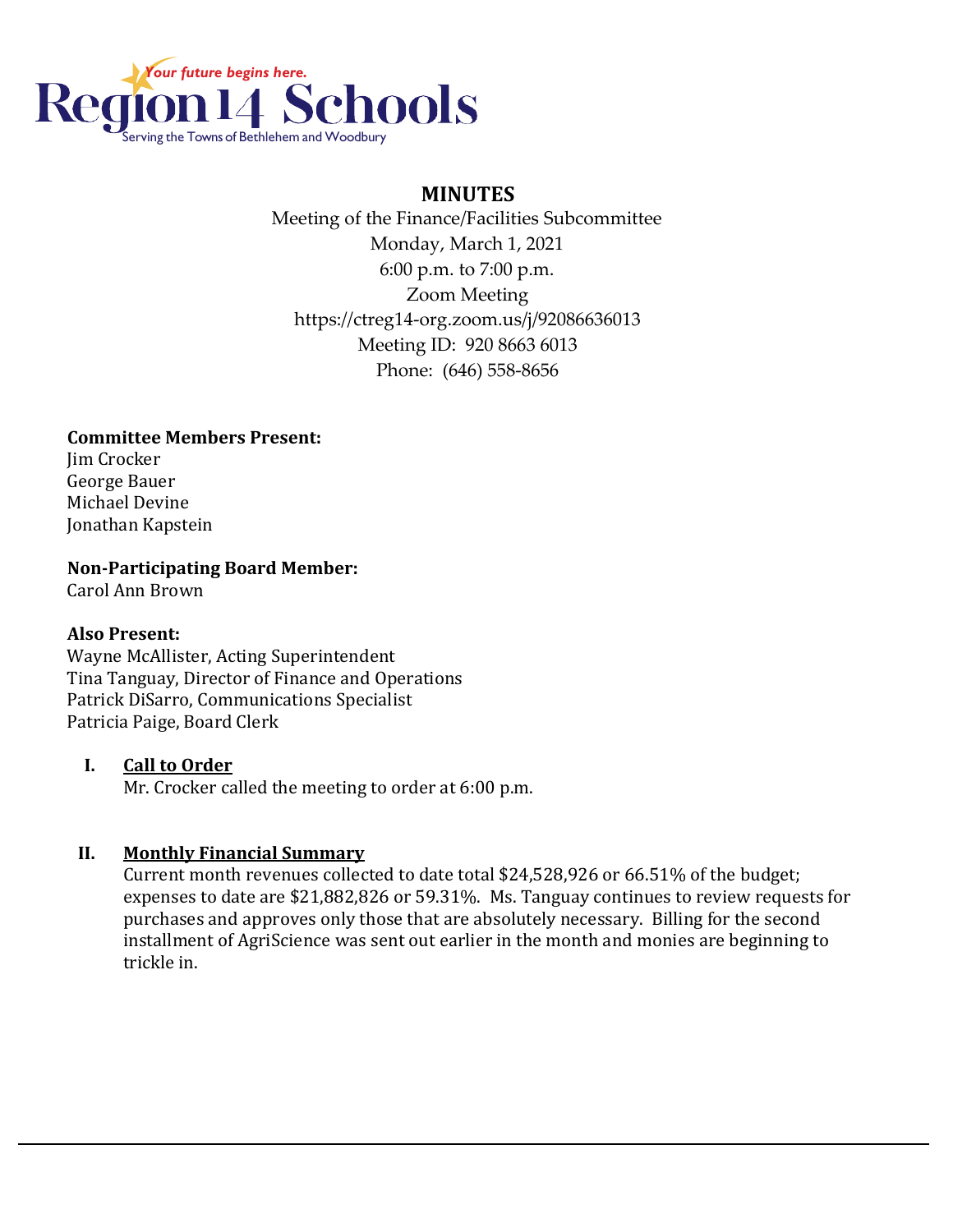### **III. Monthly NHS Project Report**

Expenditures through February 28<sup>th</sup> total \$61,863,270 with some expected costs still associated with the project. Project Leader Scott Pellman anticipates meeting with the state at some point during the month. The central office move back to the high school is on track; targeting the end of March.

### **IV. School Lunch Update**

The lunch update took into consideration revenue and expenses through January, which depicted an overall loss of \$104,441; February numbers are still being analyzed and were not reflected in tonight's report. Though slightly lower than what was conveyed last month, the projected loss for the program is \$248,000 and represents the deficit through the end of January and part of February. That amount remains a moving target at this juncture, but is shifting in a positive direction.

The language for the Healthy Food Certification was provided to the committee for review. The program offers a small monetary reimbursement per meal and must be approved by the board annually. It will be brought before the full board for an authorized vote.

### **V. AGRISCIENCE Update**

Mr. Ed Belinsky was congratulated for his efforts to attract out-of-district students into the AgriScience program. As of Friday, 79 students confirmed acceptance into the program with a handful yet to commit. Additional applications continue to funnel in.

Mike Molzon, the district's Director of Grounds and Maintenance, provided details on the excavation for the horse barn prep site at the high school. During the high school building project, the excavator was generating a great deal of excess fill, which originated from various on-site locations. The decision was made to keep the fill on location and use it for the horse barn project. Using the fill will make the area much bigger and flatter and allow for maneuverability of horse trailers and larger vehicles.

The cost of repositioning the fill would be roughly \$23,000 and take 4-5 days. Mr. Molzon felt it would be advantageous to begin the regrading once the ground thaws to allow settling time prior to building the barn. The expenditure would be partially offset by the removal and hauling fees if the fill was to be moved off site, with the remaining costs absorbed into the building or horse barn projects. Other details of the project were discussed including trenches, data lines, water lines, electrical lines, etc.

## **VI. Corona Relief Fund**

The Region 14 School district was reimbursed 2020/2021 from a federal grant for Corona related expenses that occurred in 2019/2020. To provide transparency, the monies expended from the general budget and later reimbursed from the government were returned to the towns via a check. In a letter received from Mr. DeSorbo, Chairman of the Woodbury Board of Finance, he noted that that the district cannot refund monies to the taxpayers of the funding towns.